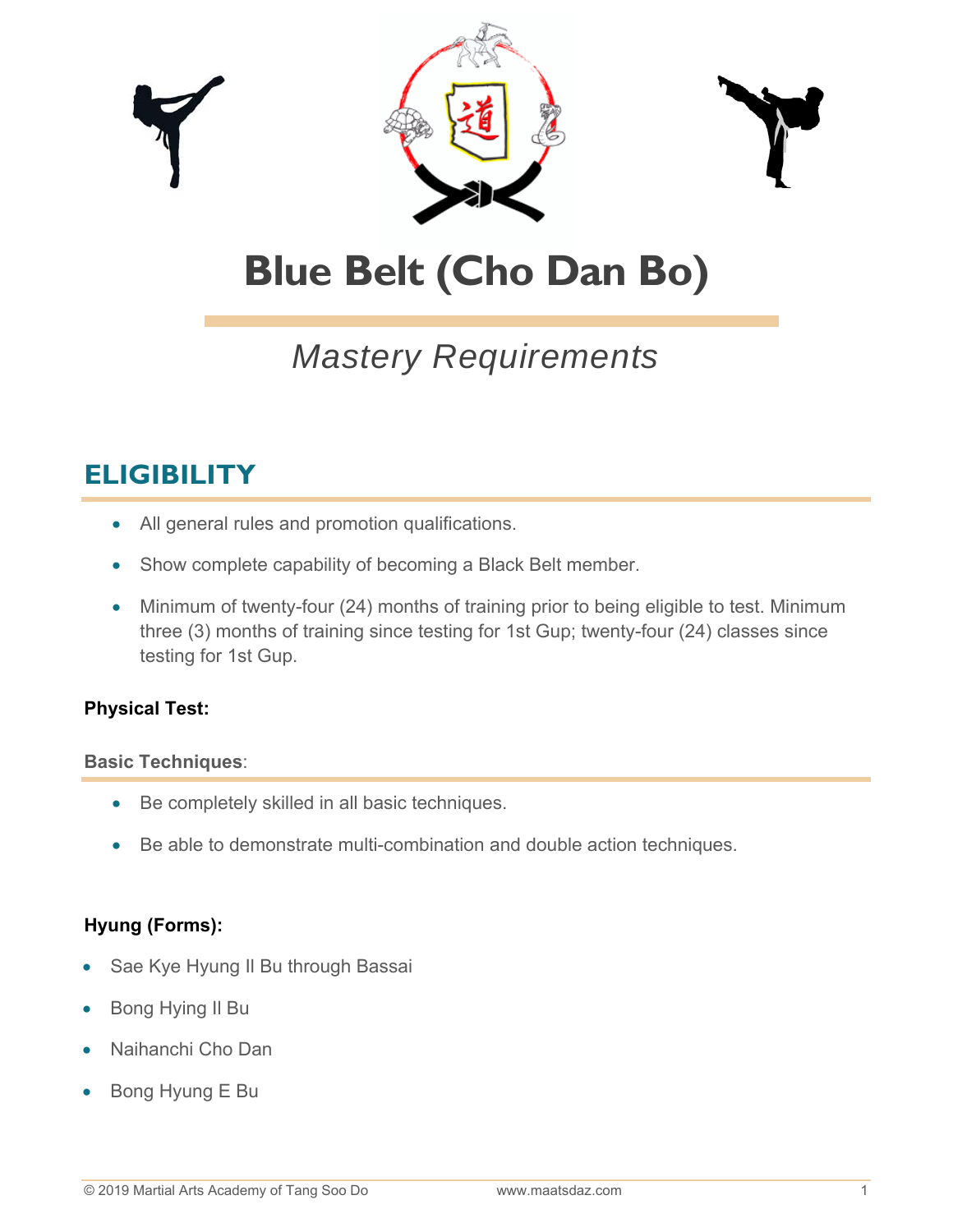#### **Dae Ryun (Sparring):**

- One step sparring hand & kick techniques (1) through (30).
- Demonstration of three (3) step techniques (Sam Soo Sik Dae Ryun) may be required.
- Free sparring (Ja Yu Dae Ryun) must show high degree of standard sparring techniques.
- Demonstration of one against two free sparring may be required.

#### **Ho Sin Sul (Defensive Abilities):**

- Self defense techniques (1) through (30) including sitting, lying on floor, weapon selfdefense, and safe falling techniques.
- Demonstration of random situation self-defense by one or two attackers may be required.
- Demonstration of basic rolling/falling may be required.

#### **Kyuck Pa (Breaking Abilities):**

- The applicant may be asked to break with hand and kick techniques using multi-target setup.
- Quantitites may be determined by the examiners according to applicant's age and other conditions. Boards or cinder blocks may be used, as described under "Breaking Guidelines."

#### **Knowledge:**

- All knowledge gained in junior ranks may be reviewed, including all material in the Gup Manual.
- Suggested questions: